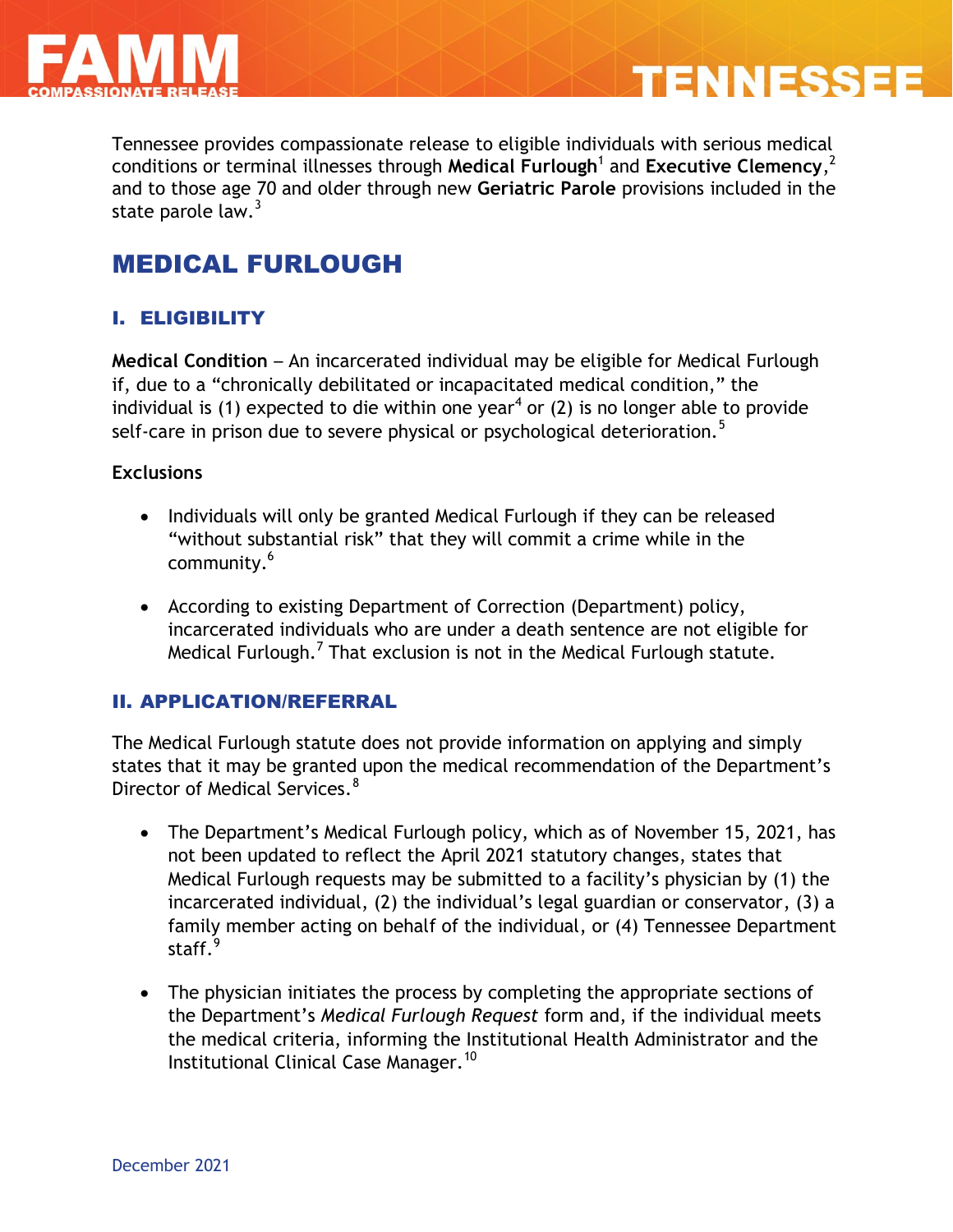#### III. DOCUMENTATION AND ASSESSMENT

The Medical Furlough statute states that the recommendation from the Department's Director of Medical Services must be accompanied by a notarized report from the individual's attending physician and a security recommendation from the head of the institution in which the individual is held.<sup>11</sup>

The Department's Medical Furlough policy, which has not been updated since the statute was amended, provides additional documentation and assessment steps. They are provided here for informational purposes; as of September 1, 2021, it is unclear whether they will be changed or updated to reflect the statutory changes.

- The Institutional Clinical Case Manager (1) identifies available health care resources in the community; (2) identifies housing resources, including the family home, nursing home, or hospice; and (3) initiates the application process for Social Security benefits, Medicaid, Medicare, veterans' benefits, and any other resources or support systems for which the individual may be eligible.<sup>12</sup>
- The Institutional Health Administrator (1) notifies the incarcerated individual and obtains an *Authorization for Release of Health Services;* (2) completes the *Medical Furlough Request* form; (3) obtains a supporting statement from the person or organization accepting responsibility for the individual upon release (e.g., family members, nursing home, or hospice); and (4) gets a notarized report from the facility physician that includes a description of the individual's illness or condition, a history of the condition, how continued incarceration will affect the condition, the prognosis and life expectancy, release plans, and a recommendation.<sup>13</sup> The Health Administrator then submits all those documents to the Warden.<sup>14</sup>
- The Warden reviews the individual's institutional record, the completed *Medical Furlough Request*, and any accompanying documents. The Warden can attach additional remarks and then recommends approval or denial. Within two business days, the recommendation and all documents are forwarded to the Department's Chief Medical Officer for evaluation.<sup>15</sup>
- At the same time that the Warden is reviewing everything, the Department's Statewide Clinical Case Program Manager (1) ensures that the community health care resources, housing, and support systems are available; (2) provides the status of the applications for benefits (such as Social Security, Medicare, Medicaid, and veteran's benefits); and (3) documents progress of the individual's re-entry plan.<sup>16</sup>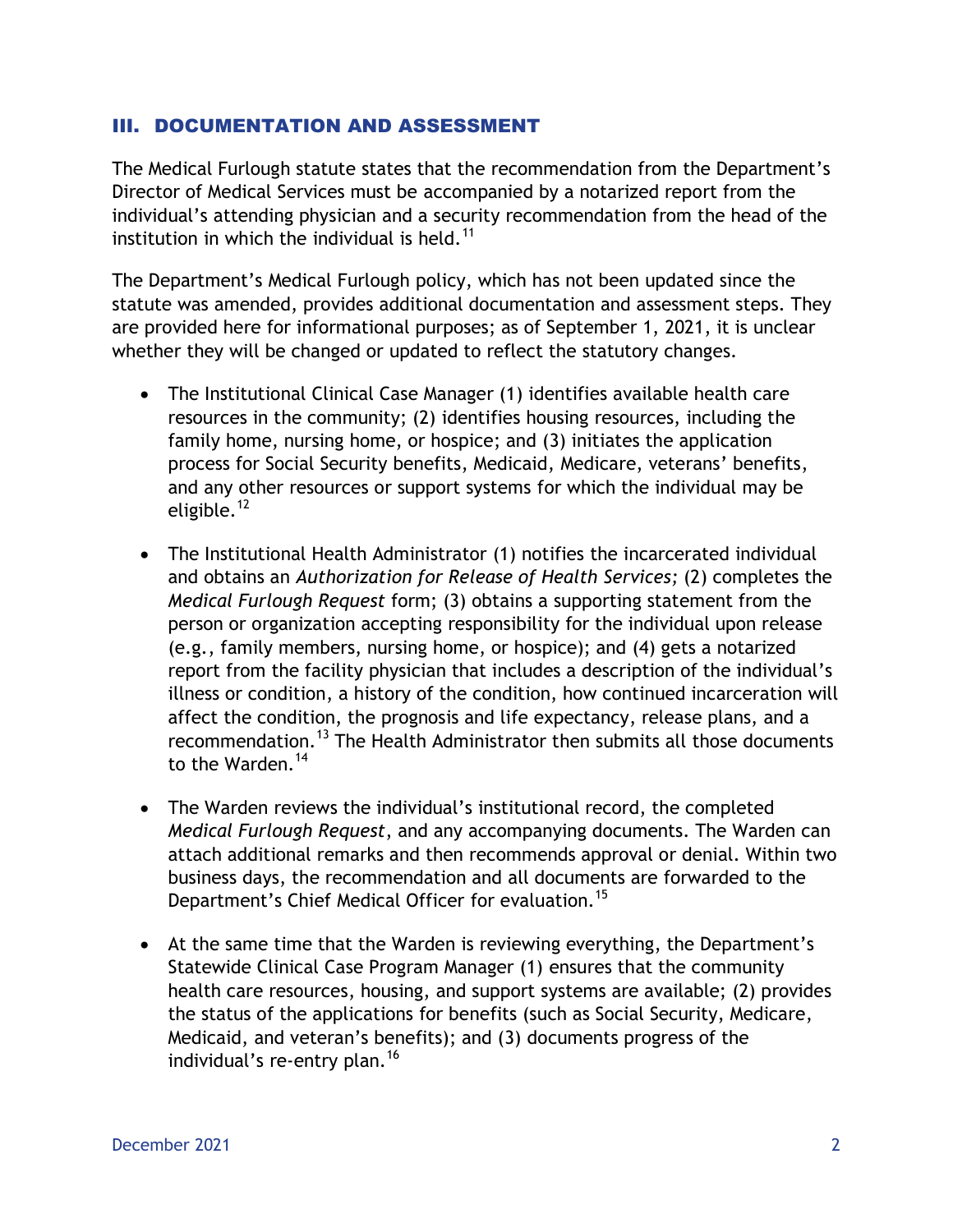- The Chief Medical Officer (1) conducts and documents a physical assessment of the individual; (2) reviews the *Request for Medical Furlough* and accompanying documentation; (3) recommends approval or denial of the request; (4) and forwards all the documents to the Department's Victim Services Director.<sup>17</sup>
- The Victim Services Director must determine whether there is any opposition to the Medical Furlough from the individual's victims. The Director notifies the victims of the Medical Furlough request and that responses are required within three days. The documented responses are then forwarded to the Department's Chief Medical Officer<sup>18</sup>
- The Chief Medical Officer confirms that all the documents are completed and forwards them to the Assistant Commissioner of Community Supervision.<sup>19</sup>
- The Assistant Commissioner (1) reviews the proposed residence arrangements, family support, medical and financial arrangements, and social services resources and (2) determines and documents whether there is community opposition from the district attorney, chief law enforcement officers (both in the county where the individual plans to live and the county in which the offense was committed), or the sentencing judge. $^{20}$  The Assistant Commissioner then recommends approval or denial of the Medical Furlough, includes a written summary of the field investigation, and returns everything to the Chief Medical Officer.<sup>21</sup>
- The Chief Medical Officer forwards all documents for final review to the Department's General Counsel, Assistant Commissioner of Prisons, Chief of Staff, and Commissioner of Correction.<sup>22</sup>

### IV. DECISION-MAKING PROCESS

**Decision-Maker** – The Commissioner of the Department of Correction makes the decision to grant or deny Medical Furlough. $^{23}$ 

**Decision** – The Commissioner will not grant a Medical Furlough unless the individual can be released into the community without "substantial risk" that the person will commit another crime while furloughed. $^{24}$ 

The Department's Medical Furlough rules provide additional information on the decision process, and those are presented here for informational purposes. As noted above, as of November 15, 2021, the rules have not been updated to reflect the statutory changes that became effective April 30, 2021.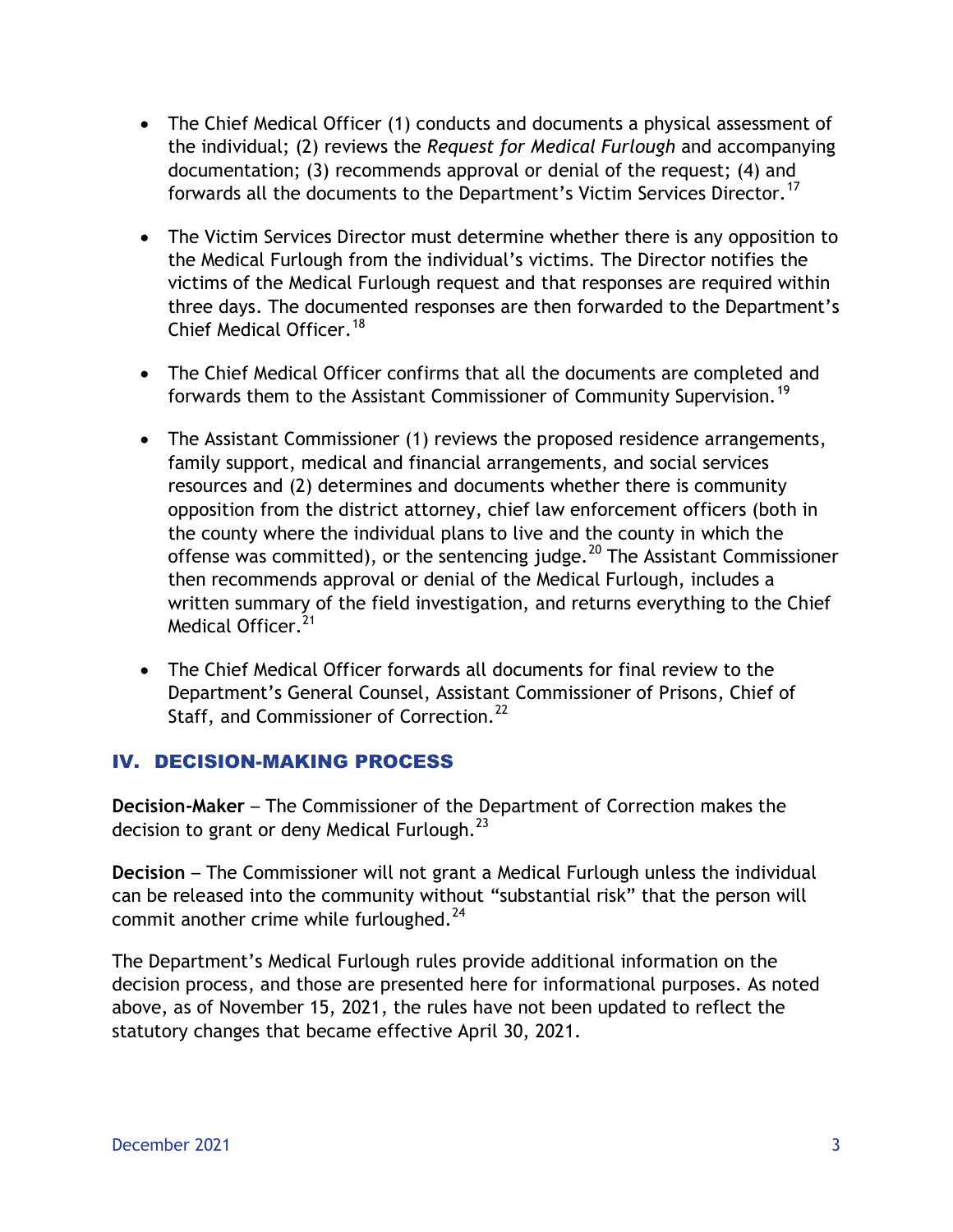- The Chief Medical Officer prepares a written notification of the Commissioner's final decision, sending the original to the Warden of the individual's institution and copying other appropriate Department staff. $25$
- The Warden instructs the Institutional Counselor to verbally advise the incarcerated individual of the conditions for the Medical Furlough, coordinates the effective furlough date with the Department's Medical Furlough Coordinator, and carries out other required paperwork to process the decision and release.<sup>26</sup>

#### **Notice**

- When the Department grants any type of furlough, including a Medical Furlough, it must notify the chief law enforcement officer of the county in which the individual will reside. $27$
- The Department must also notify the Tennessee Senate's State and Local Government Committee and the Tennessee House of Representatives State Government Committee of the release of any person under the Medical Furlough provision. The notice must include the name of the person released, the rationale for release, and the period for which the furlough will be effective. $28$

**Conditions and Prerelease Planning** – The Commissioner is allowed to set any "reasonable" conditions for the Medical Furlough. $^{29}$ 

## V. POST-DECISION

**Denials and Appeal Rights** – According to Department policy, a Medical Furlough request cannot be resubmitted unless there is a significant change in the individual's condition.<sup>30</sup>

**Supervision** – Individuals released under the Medical Furlough law are under the supervision of the Department's Division of Community Supervision.<sup>31</sup> Community Supervision staff are assigned to establish a reporting schedule and supervise the furloughed person. In general, a Probation/Parole Officer will visit the individual on a monthly basis, "periodically" contact the physician, and submit a written status report each month. $32$ 

**Length of Medical Furlough** – Furloughs under Tennessee law are generally for just three days. However, Medical Furloughs can be granted for an "indeterminate duration $^{93}$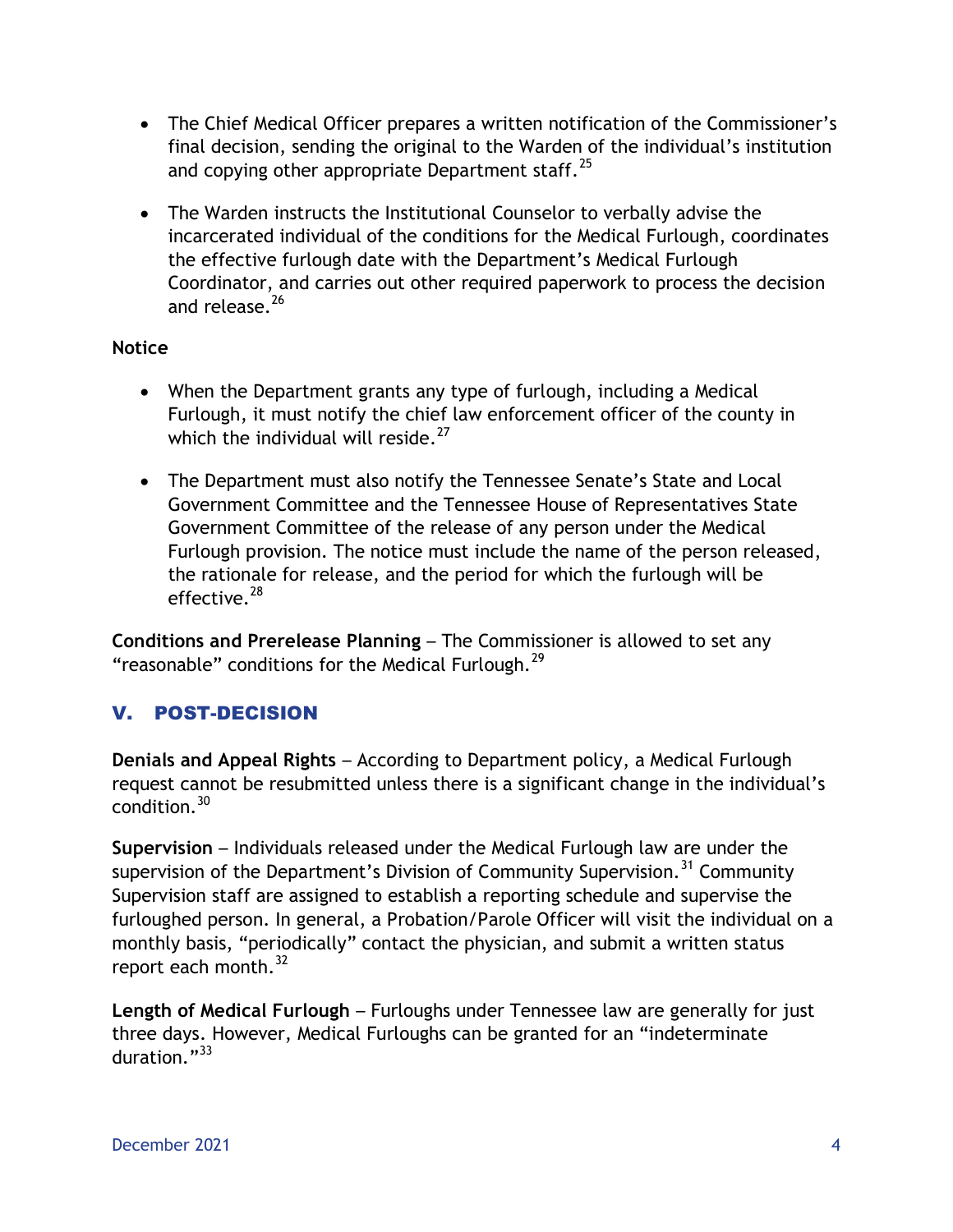Note that Department policy says that the Chief Medical Officer or a designee will review individuals on a semi-annual basis for consideration of a Medical Furlough continuation*.* The assigned Probation/Parole Officer conducts a comprehensive review to ensure the furloughed individual is in compliance with all Medical Furlough conditions.<sup>34</sup>

**Revocation/Termination** – If the Parole/Probation Officer reports that any Medical Furlough conditions are broken, the individual may be ordered returned to the institution.<sup>35</sup> In addition, if the furloughed individual's medical condition improves so that there is no longer imminent peril of death or so that adequate self-care can be provided in a prison environment, the Commissioner may order the person be returned to prison.<sup>36</sup>

 Commissioner's Discretion – Note that Department policy says that a Medical Furlough can be revoked at the Commissioner's discretion at any time because furloughs "are a privilege and are to be considered as such." $37$ 

When an individual has been returned to an institution pursuant to an Order of Revocation of Medical Furlough and Return to Prison, the Commissioner's designee holds a due process hearing.<sup>38</sup> After conducting the hearing, the designee has three working days to submit a report and recommendation to the Commissioner, and the Commissioner then has three working days to decide whether there are substantial reasons to believe that the Medical Furlough should be revoked or modified. The decision must be in writing and is provided to the individual "in a timely manner." The Commissioner's decision is final.<sup>39</sup>

**Eligibility for Parole** – If an individual becomes eligible for parole while on Medical Furlough, the person and the appropriate Probation/Parole Officer are notified with details on the parole hearing. If parole is granted, the parole certificate is issued through the [releasing] institution, and the individual is transferred from Medical Furlough status to parole supervision.<sup>40</sup>

## VI. REPORTING/STATISTICS

The Tennessee Department of Correction is not required to publish the number of Medical Furloughs granted each year. However, in response to FAMM's request for information, the Department reported the following:<sup>41</sup>

• In 2019, 16 individuals met the Medical Furlough eligibility criteria and were submitted for approval; however, the Department released just three of those individuals on Medical Furlough.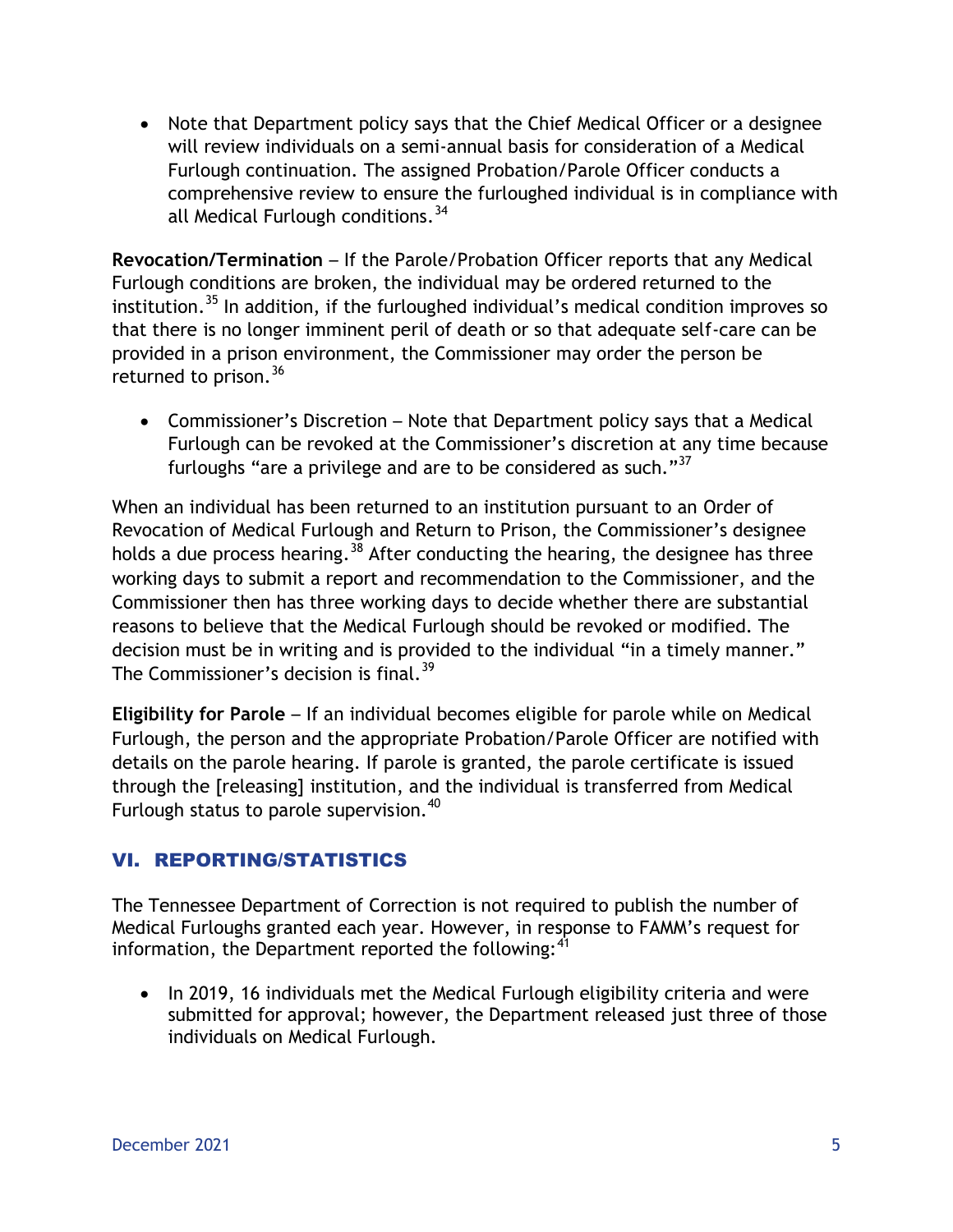• In 2020, 20 individuals met the Medical Furlough eligibility criteria and were submitted for approval; however, the Department again released just three individuals on Medical Furlough.

# EXECUTIVE CLEMENCY DUE TO ILLNESS OR DISABILITY

## I. ELIGIBILITY

**Medical Condition** – An incarcerated individual with a life-threatening illness or severe chronic disability may be eligible for Executive Clemency/Commutation.<sup>42</sup>

**Other Eligibility Criteria** – The Governor will only consider requests from individuals who have made "exceptional strides" in self-development and self-improvement and who will be law-abiding citizens upon release.<sup>43</sup>

**Exclusions** – Individuals serving capital sentences are not considered for Executive Clemency/Commutation.<sup>44</sup>

### II. APPLICATION/REFERRAL

An individual who meets the eligibility criteria may submit an *Application for Commutation*<sup>45</sup> to the Board of Parole's Executive Clemency Unit. The application form is available on the Board's website.

### III. DOCUMENTATION AND ASSESSMENT

Neither the Board of Parole's Executive Clemency rules nor the *Application for Commutation* include much detail on required documentation. The application says the request must be supported by "appropriate" medical documentation and indicate that the Commutation would mitigate the individual's illness or disability.<sup>46</sup> For emergency requests, the Board's report to the Governor must include a complete medical report and detailed statement of the emergency situation.<sup>47</sup>

## IV. DECISION-MAKING PROCESS

**Decision-Maker** – The Tennessee Board of Parole is responsible for considering each Commutation request and making a nonbinding recommendation to the Governor, who makes the final decision.  $48$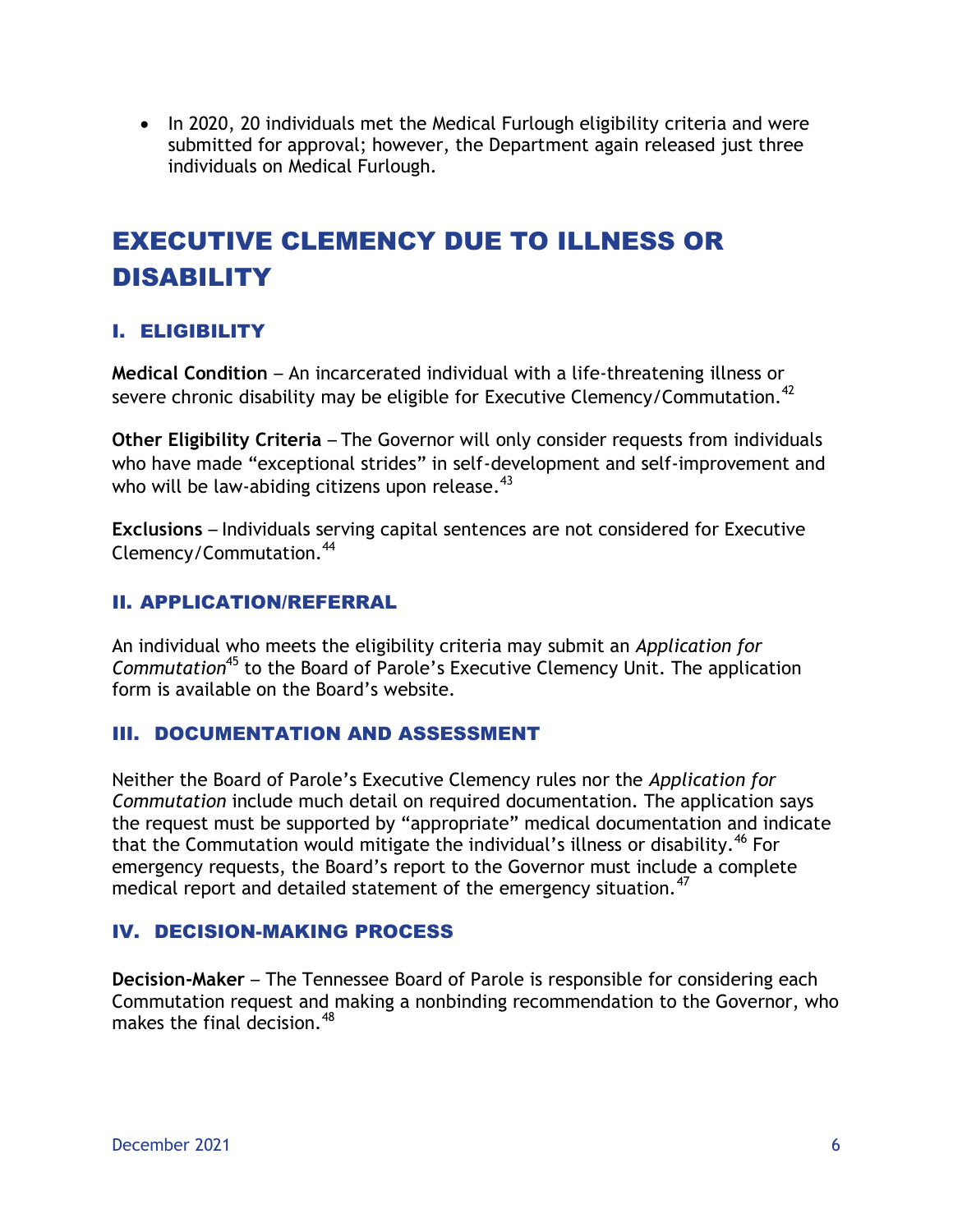#### **Board Decision Process**

- **Hearings** After the Board receives an application, it must in a timely manner – advise the individual and the individual's attorney as to whether the case will be scheduled for a hearing. The individual is entitled to appear at the hearing (which is to be held promptly) and to present witnesses and other evidence.<sup>49</sup>
- **Notice**  The Board will notify the appropriate judge and district attorney that the individual's Commutation request has been set for a hearing and ask for their views and recommendations on the request.<sup>50</sup>
- **Investigation**  Board staff and, if appropriate, a Probation/Parole Officer, may compile information on the individual before the hearing, including a parole summary, circumstances surrounding the offense and conviction, a psychological evaluation if the individual was convicted of a sexual offense or sex-related crime, and additional medical information.<sup>51</sup>
- **Emergency Medical Clemency Requests**  The Board will consider recommendations from Department medical staff regarding individuals who have serious illnesses or disabilities who are unable to apply on their own behalf. The Board rules state that such cases may require immediate action.<sup>52</sup>

**Board Decision and Recommendation** – At the individual's Clemency hearing, the Board considers, among other things, the nature of the crime and any previous criminal record, the person's institutional record, the views of the appropriate trial judge and the district attorney, the views of the community and the victims, and any medical evaluations.<sup>53</sup> At the end of the hearing, the Board will inform the individual and attorney, if present at the hearing, of its recommendation, or it will take the case under advisement.<sup>54</sup> A designated Board member writes a report to the Governor concerning the case and the Board's recommendation.<sup>55</sup>

## V. POST-DECISION

**Supervision** – When the Governor commutes an individual's sentence and makes community supervision a condition of the commutation, the Department of Correction assigns a Probation/Parole Officer as if the individual were on parole.<sup>56</sup>

**Revocation** – If the Probation/Parole Officer has reasonable cause to believe the individual has violated any conditions of the Commutation, the Officer will detail the violation and transmit it to the Director of Probation and Parole. If appropriate, the Director will send the information to the Governor, who may ask the Board to conduct a revocation hearing. After the hearing, the Board will send its findings and recommendations to the Governor for a decision.<sup>57</sup>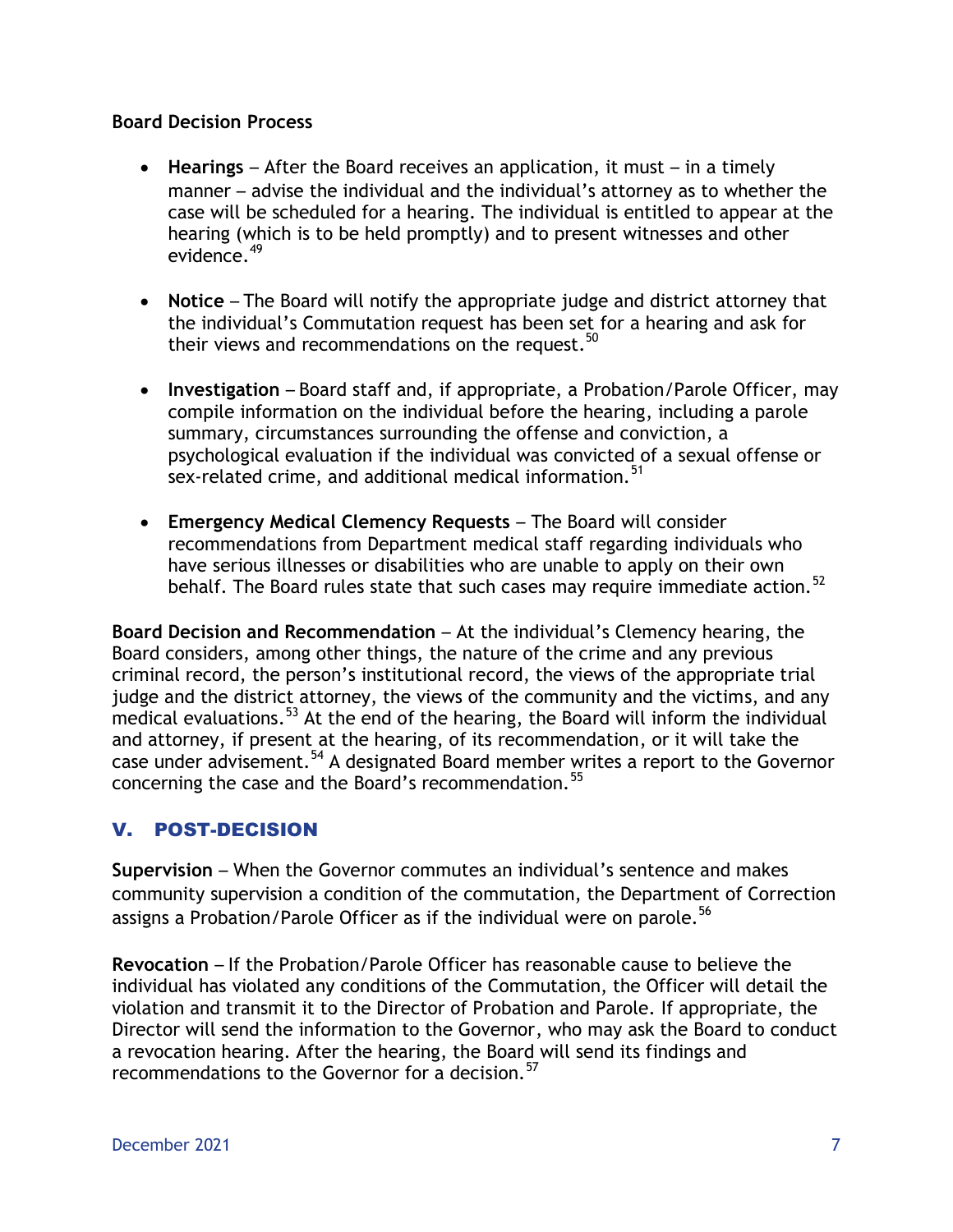#### VI. REPORTING/STATISTICS

The Board is required to forward the names of all individuals receiving both favorable and unfavorable Commutation recommendations to (1) the appropriate General Assembly standing committees, as designated by the Speaker of the Senate and Speaker of the House of Representatives, and (2) the district attorney for the district in which the individual was convicted. $58$ 

• In response to a request for information from FAMM, the Board of Parole reported that Governor Bill Lee did not grant any Clemency requests in 2019 and 2020.<sup>59</sup>

## GERIATRIC PAROLE

Effective April 30, 2021, Tennessee's parole law now includes a Geriatric Parole provision.<sup>60</sup>

#### I. ELIGIBILITY

**Age and Medical Condition** – Incarcerated individuals who are debilitated or incapacitated and (1) at least 70 years of age, (2) have a condition that is chronic and incurable, and (3) who are likely to die may be eligible for Geriatric Parole.<sup>61</sup>

**Other Eligibility Criteria** – Individuals must have served a minimum of five years in custody. $62$ 

**Exclusions** – Individuals serving a sentence for a violent sexual offense, <sup>63</sup> more than one conviction for first-degree murder or facilitation of first-degree murder,  $64$  or a life sentence without the possibility of parole<sup>65</sup> are not eligible for Geriatric Parole.

#### II. APPLICATION/REFERRAL

As of October 1, 2021, the Parole Board has not provided any information on the application process for Geriatric Parole.

#### III. DOCUMENTATION AND ASSESSMENT

The individual must produce two sworn statements from physicians, at least one of whom is the Department of Correction's Director of Medical Services, certifying that the individual's condition is chronic and incurable and will likely result in death.<sup>66</sup>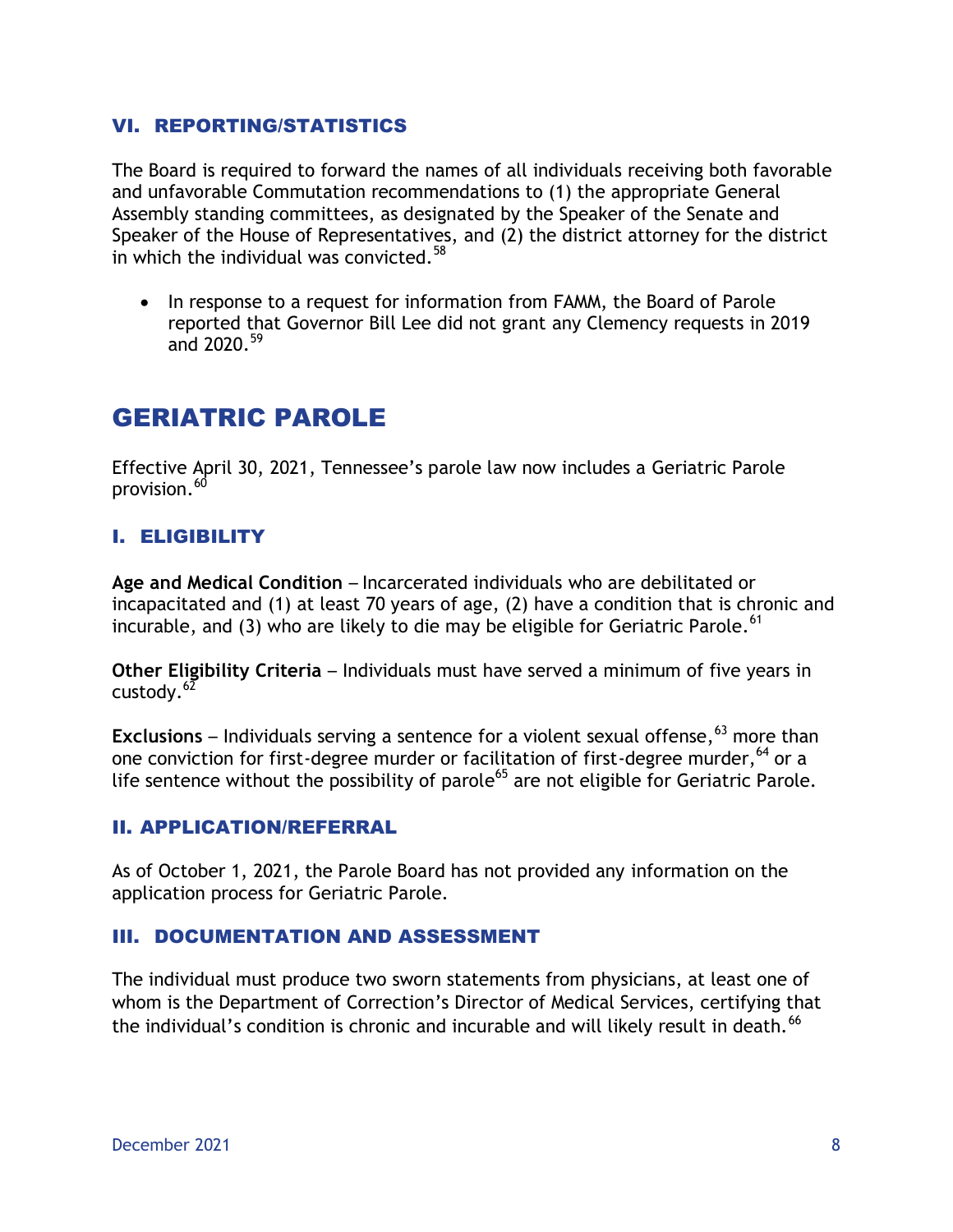#### IV. DECISION-MAKING PROCESS

**Decision-Maker** – The Tennessee Board of Parole makes all parole decisions, including those for Geriatric Parole.

#### V. POST-DECISION

The general parole rules apply for all individuals released under the new Geriatric Parole provisions.<sup>67</sup>

#### VI. REPORTING/STATISTICS

As of November 15, 2021, the Board of Parole has not published information indicating that any individuals have been released under the new Geriatric Parole provisions.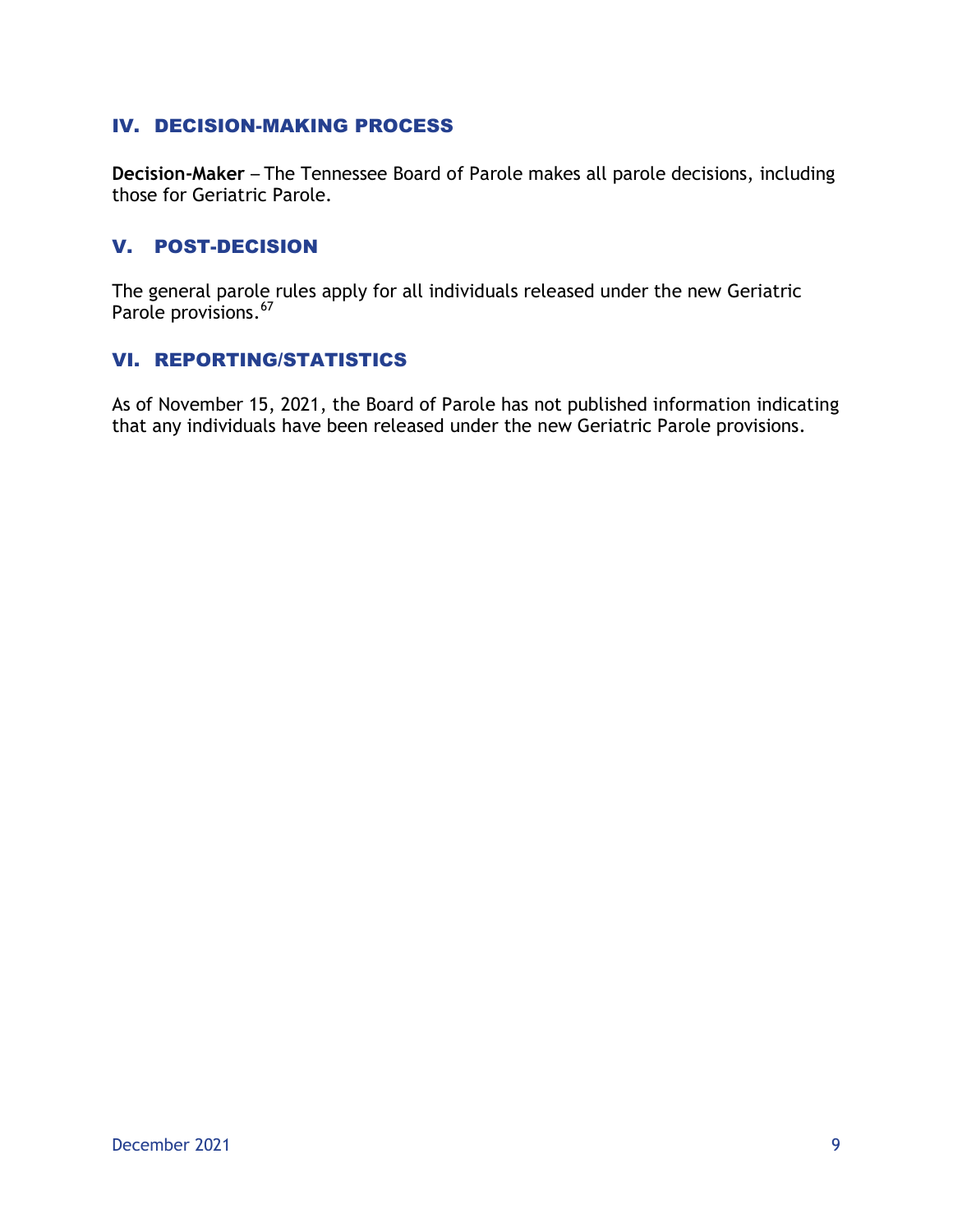## TENNESSEE COMPASSIONATE RELEASE PRIMARY LEGAL SOURCES

#### MEDICAL FURLOUGH

#### **Statute**

Tennessee Code, § 41-21-227 (i) (2021), available through the Tennessee General Assembly, [http://www.capitol.tn.gov/about/links.html,](http://www.capitol.tn.gov/about/links.html) by selecting Tennessee Code (listed under "In This Section") and then selecting Title 41, Chapter 21, Part 2, Section 227.

#### **Agency Policy/Publication**

Tennessee Department of Correction Administrative Policies and Procedures, 511.01.1-Medical Furloughs (July 1, 2019)[, https://www.tn.gov/content/dam/tn/correction/documents/51101-1.pdf.](https://www.tn.gov/content/dam/tn/correction/documents/51101-1.pdf) Note that this policy has not been updated to reflect the 2021 changes to the Medical Furlough statute.

#### EXECUTIVE CLEMENCY DUE TO ILLNESS OR DISABILITY

#### **Constitution**

Tennessee Constitution, Article III, Section 6, available through the Tennessee General Assembly, http://www.capitol.tn.gov/about/docs/TN-Constitution.pdf.

#### **Statute**

Tennessee Code, § 40-27-101 (2021), available through the Tennessee General Assembly, [http://www.capitol.tn.gov/about/links.html,](http://www.capitol.tn.gov/about/links.html) by selecting Tennessee Code (listed under "In This Section") and then selecting Title 40, Chapter 27, Part 1, Section 101.

#### **Agency Policy**

Tennessee Board of Parole, *Application for Commutation* (January 2021), [https://www.tn.gov/bop/agency-services/executive-clemency-unit.html.](https://www.tn.gov/bop/agency-services/executive-clemency-unit.html)

Tennessee Board of Parole Rules, Rule 1100-01-01-.16, Duties and Procedures of Board in Executive Clemency Matters (March 2020), [https://publications.tnsosfiles.com/rules/1100/1100-01-](https://publications.tnsosfiles.com/rules/1100/1100-01-01.20200322.pdf) [01.20200322.pdf.](https://publications.tnsosfiles.com/rules/1100/1100-01-01.20200322.pdf) See paragraph (e), Emergency Medical Clemency Requests.

(continued on next page)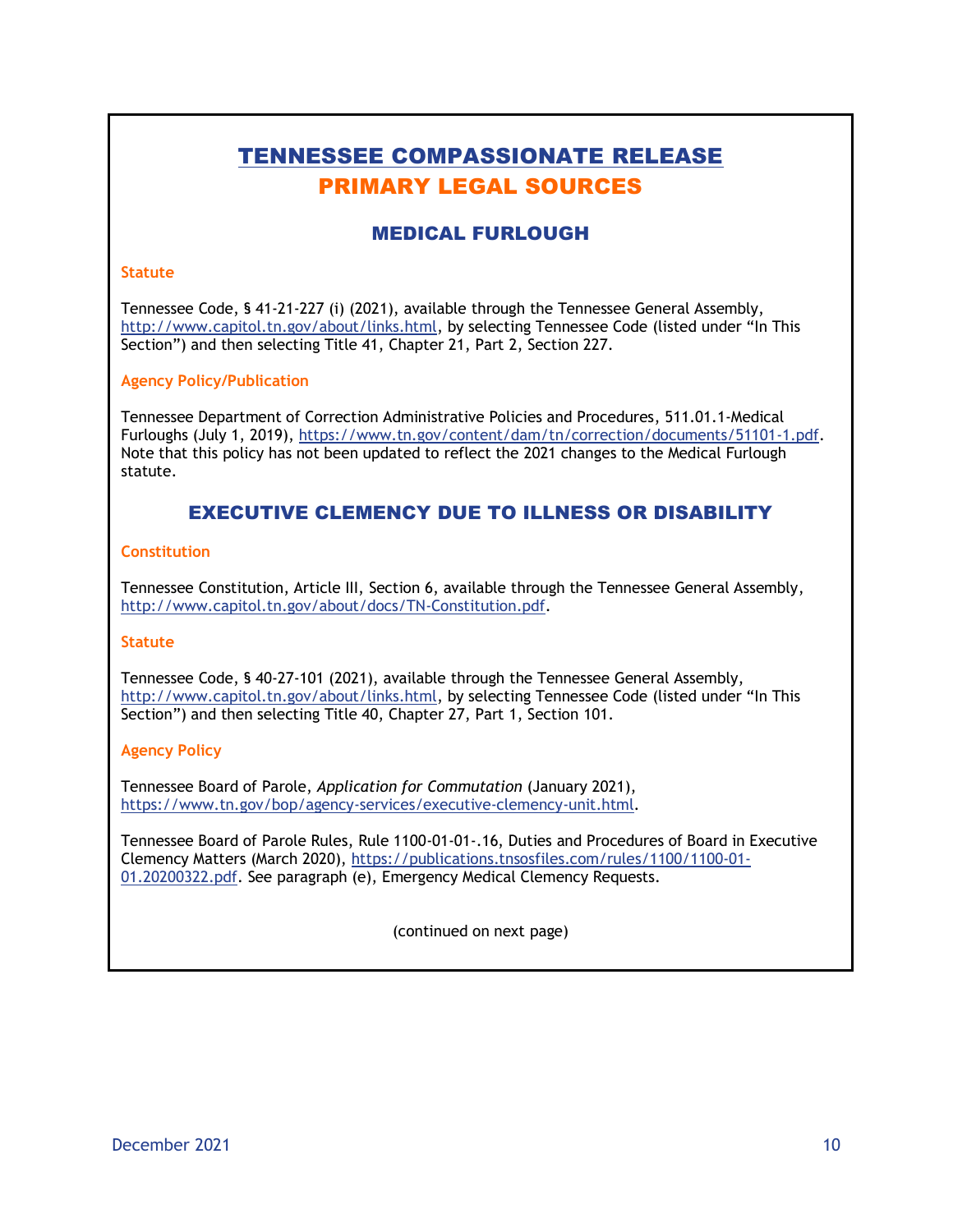## TENNESSEE COMPASSIONATE RELEASE PRIMARY LEGAL SOURCES

(continued from previous page)

#### GERIATRIC PAROLE

#### **Statute**

Tennessee Code, § 40-35-501, available through the Tennessee General Assembly, [http://www.capitol.tn.gov/about/links.html,](http://www.capitol.tn.gov/about/links.html) by selecting Tennessee Code (listed under "In This Section") and then selecting Title 40, Chapter 35, Part 5, Section 501.

#### **Agency Policies**

Tennessee Board of Parole, Rules, Chapter 1100-01-01, Conduct of Parole Proceedings (March 2020), https://publications.tnsosfiles.com/rules/1100/1100-01-01.20200322.pdf.

# NOTES

\* *Id. means see prior note.*

<sup>1</sup> Tenn. Code Ann. §§ 41-21-227 (i) (1) through (i) (5), as amended by House Bill 0072, effective April 30, 2021 (Tenn. Pub. Ch. 282); Tennessee Department of Correction, Administrative Policies and Procedures, Policy 511.01.1. Note that as of September 1, 2021, the 2019 Department Policy has not been updated to reflect the changes in the amended statute and states it remains in effect until July 1, 2022. Department Policy 511.01.1, § VIII.

2 Tenn. Const. art. III, § 6; Tenn. Code Ann. § 40-27-101; Tennessee Board of Parole, *Application for Commutation*; Tennessee Board of Parole Rules, Rule 1100-01-01-.16, Duties and Procedures of Board in Executive Clemency Matters.

 $^3$  Tenn. Code Ann. § 41-21-227, as amended by House Bill 0072, effective April 30, 2021 (Tenn. Pub. Ch. 282).

<sup>4</sup> Tenn. Code Ann. § 41-21-227 (i) (2) (A); Department Policy 511.01.1, § VI (A) (1). Note Department policy conflicts with the statute; rather than giving a specific time frame, it says the individual must be in "imminent peril of death" due to a medical condition.

<sup>5</sup> Tenn. Code Ann. § 41-21-227 (i) (2) (A); Department Policy 511.01.1, § VI (A) (2). The Department policy adds that the level of deterioration must render the individual incapable of performing basic activities of daily living or unable to "think cognitively" to the point where there is any threat to the public.

6 Tenn. Code Ann. § 41-21-227 (i) (2) (B).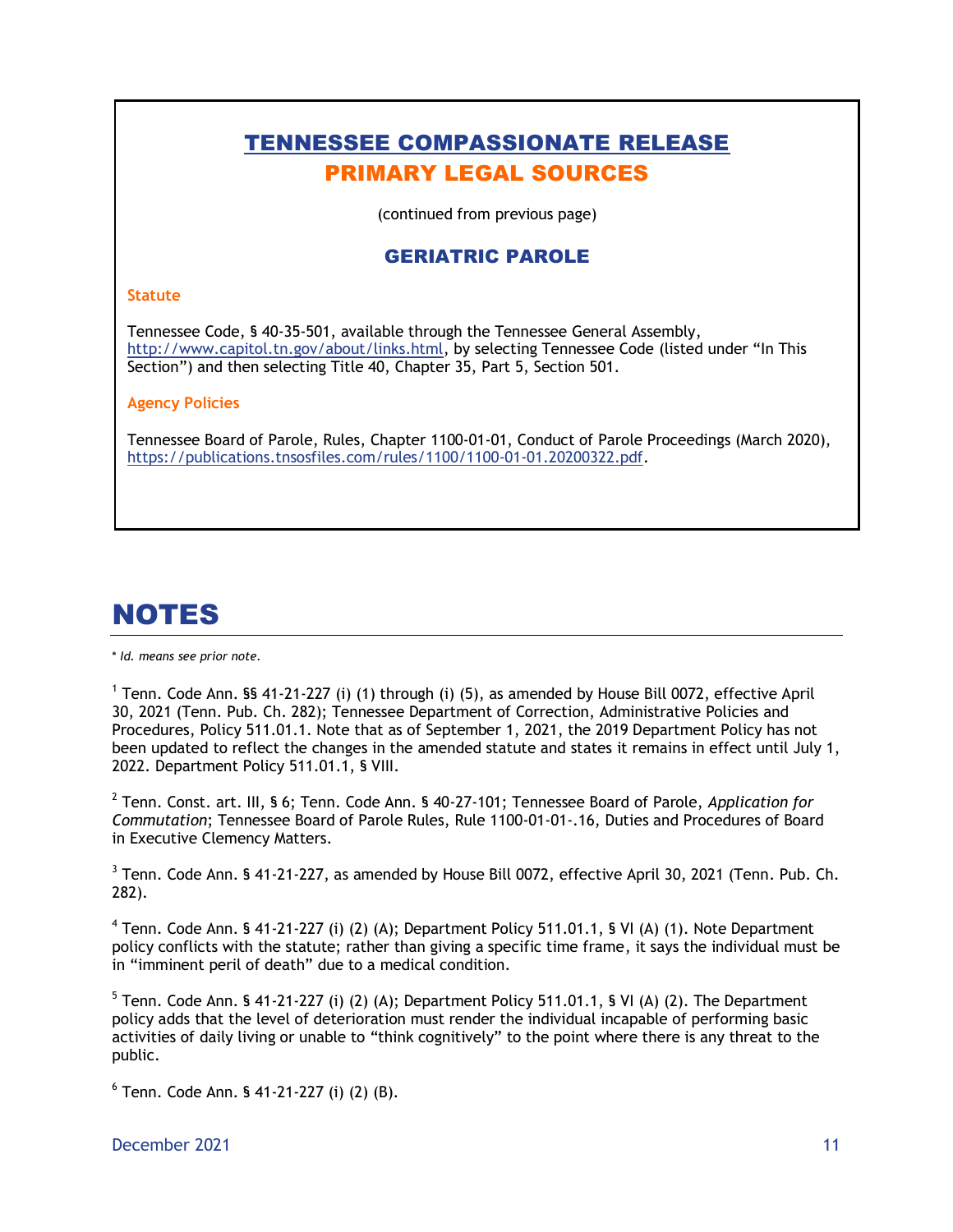$<sup>7</sup>$  Department Policy 511.01.1, § VI (A) (3).</sup>

<sup>8</sup> Tenn. Code Ann. § 41-21-227 (i) (1).

Department Policy 511.01.1, § VI (C) (1).

Id. at § VI (C) (2) (a).

Tenn. Code Ann. § 41-21-227 (i) (1).

<sup>12</sup> Department Policy 511.01.1, § VI (C) (2) (b).

<sup>13</sup> Id. at § VI (C) (2) (c).

Id.

Id. at § VI (C) (3).

Id. at § VI (C) (4).

Id. at § VI (C) (5).

Id. at § VI (C) (6).

Id. at § VI (C) (7).

Id. at § VI (C) (8) (a).

<sup>21</sup> Id. at §§ VI (C) (8) (b), (C) (9), and (C) (10).

Id. at § VI (C) (11).

<sup>23</sup> Tenn. Code Ann. § 41-21-227 (i) (1); Department Policy 511.01.1, § VI (D) (1).

Tenn. Code Ann. § 41-21-227 (i) (2) (B).

<sup>25</sup> Department Policy 511.01.1, § VI (D) (3).

<sup>26</sup> Id. at §§ VI (D) (4) and (D) (5). The Department policy lists all the Department and community entities that must receive notice of the effective furlough date.

Tenn. Code Ann. § 41-21-227 (e).

Id. at (i) (4).

ld. at (i) (2) (B).

Department Policy 511.01.1, § VI (D) (2).

ld. at §§ IV (A) and VI (F).

 Id. at §§ VI (F) (1) (a) through (1) (j). Note that Department Policy 511.01.1 says that the individual is required to pay supervision fees, referencing Tenn. Code Ann. §40-28-201. Id. at § VI (F) (1) (h).

December 2021 12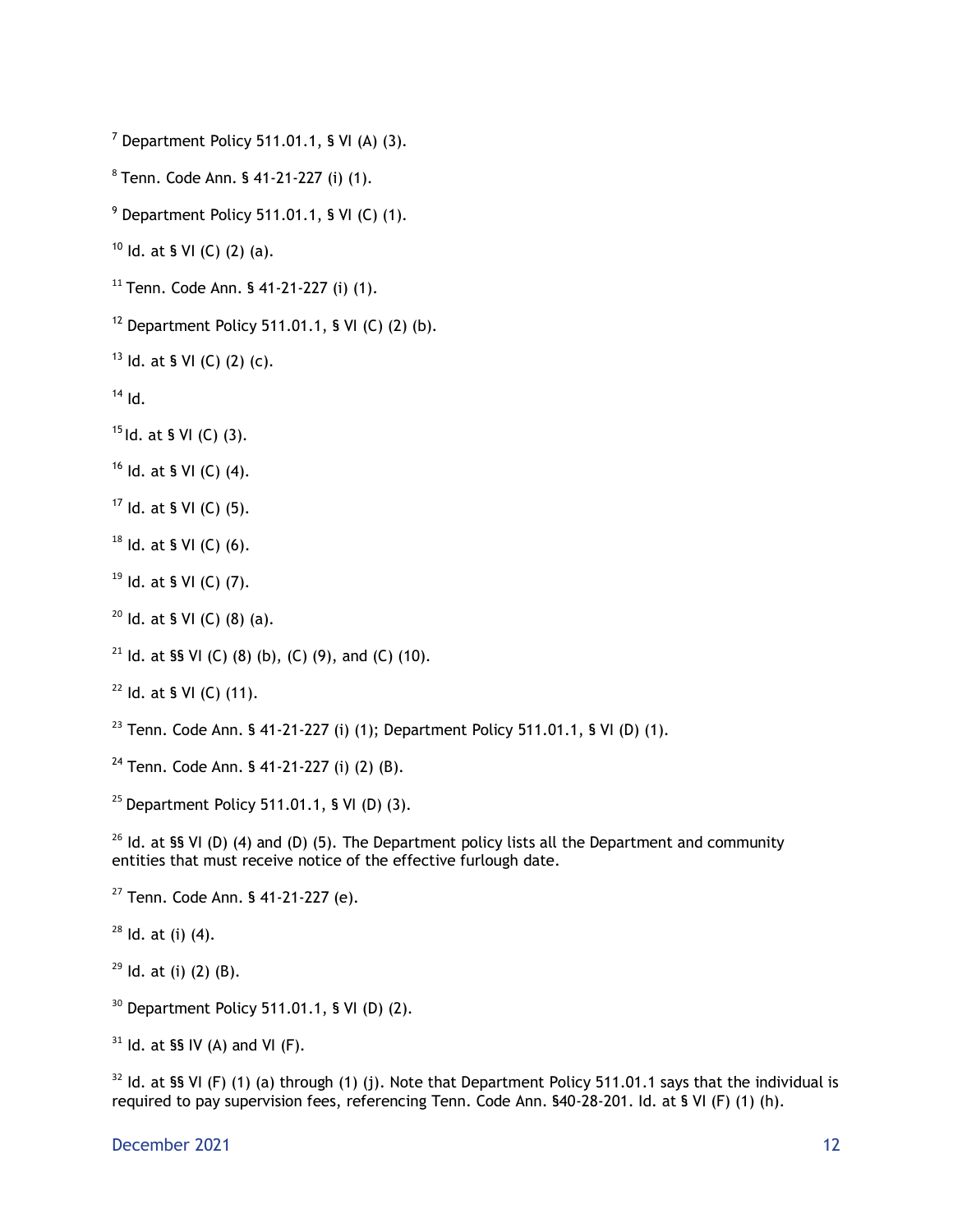Tenn. Code Ann. § 41-21-227 (i) (1).

Department Policy 511.01.1, § VI (G) (2).

Tenn. Code Ann. § 41-21-227 (i) (3); Department Policy 511.01.1, § VI (F) (6).

Id.

<sup>37</sup> Department Policy 511.01.1, § V.

Id. at § VI (G) (1).

ld. at §§ VI (G) (1) (g) and (1) (h).

Id. at § VI (F) (2).

<sup>41</sup> Email from the Records Management Division, Tennessee Department of Correction, to FAMM (August 26, 2021) (on file with FAMM, Office of the General Counsel).

 Tennessee Board of Parole, *Application for Commutation*, 1. Note that the application states that individuals petitioning for a Commutation who are eligible for a Medical Furlough are "excepted" from this eligibility requirement.

Id.

Id.

Id.

Id. at 1 (a) (i) and 6.

Tennessee Board of Parole Rules, Rule 1100-01-01-.16 (e).

 Tenn. Const. art. III, § 6; Tenn. Code Ann. § 40-27-101; Tennessee Board of Parole Rules, Rule 1100- 01-01-.16 (1).

<sup>49</sup> Tennessee Board of Parole Rules, Rule 1100-01-01-.16 (1) (d) (1).

ld. at (1) (d) (2).

ld. at (d) (3).

Id. at (e).

Id. at (d) (6).

Id. at (d) (7).

Id. at (d) (8).

Id. at (h) (1).

Id. at (h) (2) through (h) (4).